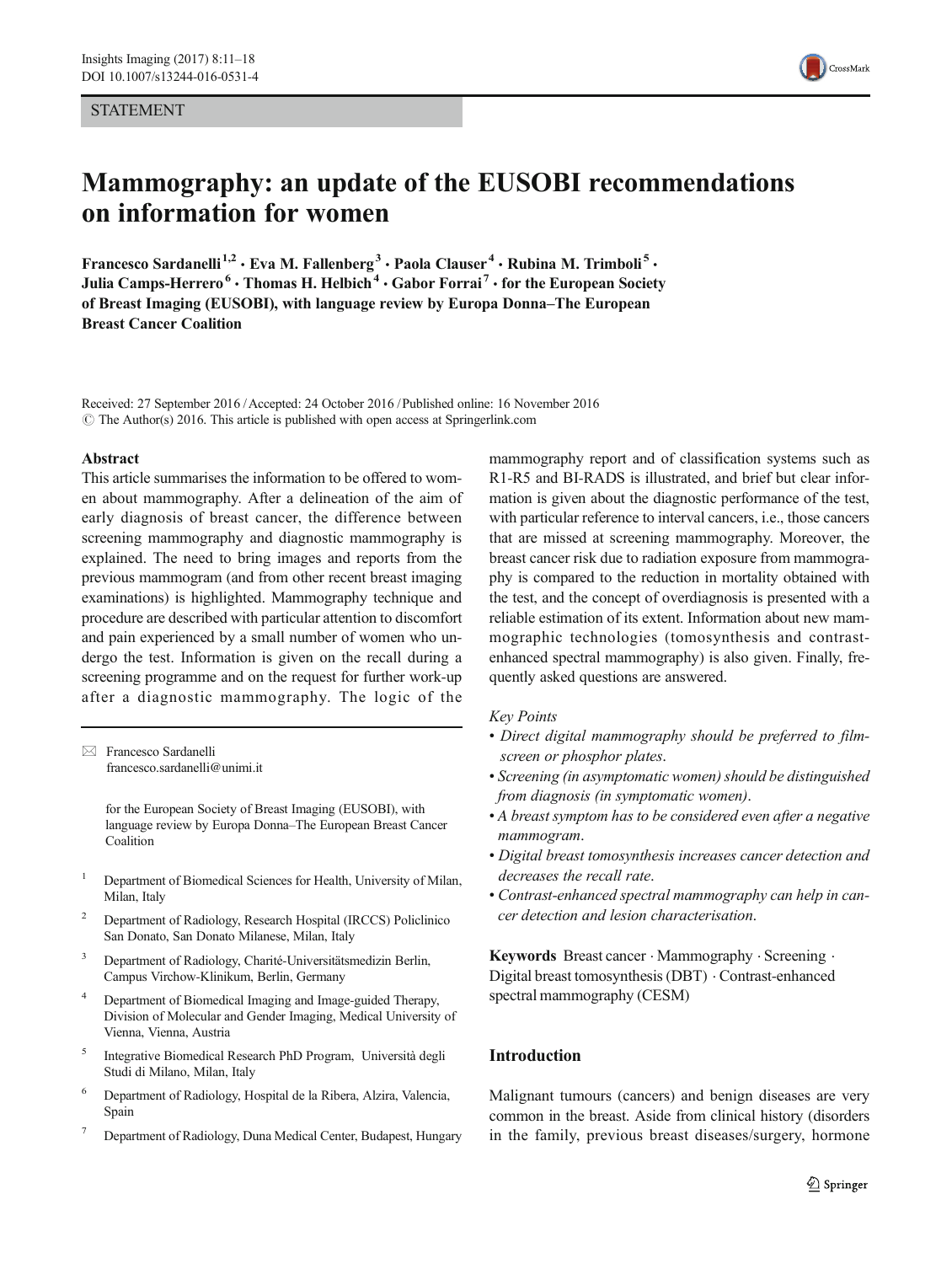therapy, personal well-being and complaints), inspection (external viewing) and palpation, which compose the so-called clinical breast examination, imaging procedures and especially mammography are of crucial importance in the detection and diagnosis of breast cancer and also other breast diseases. Mammography is a specialised radiography of the breast using x-rays for generating images of the breast. Its purposes are first early detection of breast cancer before symptoms (screening mammography) and second diagnosis in patients with symptoms such as a palpable lump (diagnostic mammography, also named clinical mammography).

This article—specifically aimed at summarising the most important information to be offered to women about mammography—updates a previous article published in 2012 [\[1\]](#page-6-0) by the European Society of Breast Imaging (EUSOBI), taking in consideration the most recent evidence in favour of mammography and of two mammographic technique tools now available for clinical practice: digital breast tomosynthesis (or simply tomosynthesis) and contrast-enhanced spectral mammography (CESM). Here we also took into account the recent position paper on screening for breast cancer by EUSOBI and 30 national breast radiology bodies [[2\]](#page-6-0), which should be considered complementary to the current article.

#### Screening and diagnostic mammography

Mammography is the most important imaging procedure for breast cancer detection and diagnosis. The general aim is to enable early treatment of breast cancer, to improve survival rates and to reduce the need for aggressive treatment such as mastectomy [\[3](#page-6-0), [4\]](#page-6-0), also in the current era of modern therapies [\[5](#page-6-0), [6\]](#page-6-0). It can be performed in a screening setting or a diagnostic setting. In both settings, whenever possible, preference should be given to full-field digital mammography (not phosphor-plate computer radiography) instead of filmscreen mammography, taking in consideration a number of relevant advantages for the women who get a mammogram and for the general population, including lower x-ray dose, higher image quality, possibility of post-processing, digital archiving, image transmission and no chemical pollution [[2,](#page-6-0) [7\]](#page-6-0).

Screening mammography Screening is performed periodically in order to find small cancers before they are detected through self-palpation or clinical breast examination. Mammography is performed every 1, 2 or 3 years from the age of 40–50 years until around 70–75, depending on national/regional screening programmes. European guidelines suggest the 2-year interval for the general female population from 50 to 70 years of age [[8](#page-6-0)]. Relevant differences in screening programmes across European countries, including ways of reporting, are due to differences in culture, technical

circumstances, biopsy options, financial restrictions and breast cancer prevalence. Women with a high frequency of breast cancer in their family should start even earlier with periodic imaging, possibly with protocols including contrast-enhanced magnetic resonance imaging (MRI) [\[9](#page-6-0), [10](#page-6-0)], after consulting specialised centres, since mammograms in those conditions may have a very limited diagnostic power.

Screening mammography is a standardised procedure composed of four views (also named projections), two for each breast: the cranio-caudal projection and the medio-lateral oblique projection. In some countries, clinical breast examination is a part of the procedure, even though its added value in the screening setting, when mammography is performed, is negligible [\[4\]](#page-6-0). Screening mammography can be performed by a radiographer alone; the resulting images are usually read by two radiologists, independently, in separate sessions. If the examination is judged to not reveal any abnormality suspicious for malignancy, the woman receives a letter communicating this result. If something suspicious is found, the woman is recalled for a tailored further assessment that can be variably composed of additional mammographic views, tomosynthesis, ultrasound, MRI, CESM or needle biopsy. When this assessment is concluded, a formal written report will be prepared by the radiologist and given to the woman during a dedicated interview for complete information.

Diagnostic mammography This is performed in patients presenting with clinical symptoms such as a palpable lump, nipple discharge, skin thickening and/or nipple retraction in order to diagnose or exclude breast cancer. Diagnostic mammography is usually performed by a radiographer and images are immediately available for the radiologist to assess. Before or after the bilateral acquisition of the two standard projections already mentioned for screening mammography, a full clinical breast examination is performed by the radiologist. This is particularly important when results of a full clinical breast examination recently performed by another doctor are not available. According to the radiologist's preference, palpable lumps, scars from previous surgeries or other abnormalities can be highlighted by positioning a marker on the skin. If necessary, additional views are acquired after the standard procedure, and further assessment can be performed as above described for women with suspicious findings at screening mammography. A formal written report is always prepared by the radiologist with conclusions, including recommended further steps.

Note A. If you notice relevant symptoms in your breast, ask immediately for an appointment with your primary care physician in order to decide if you need a diagnostic mammography. Alternatively, you may also directly ask your breast radiologist for a prompt evaluation. This advice is also valid even if you recently had a screening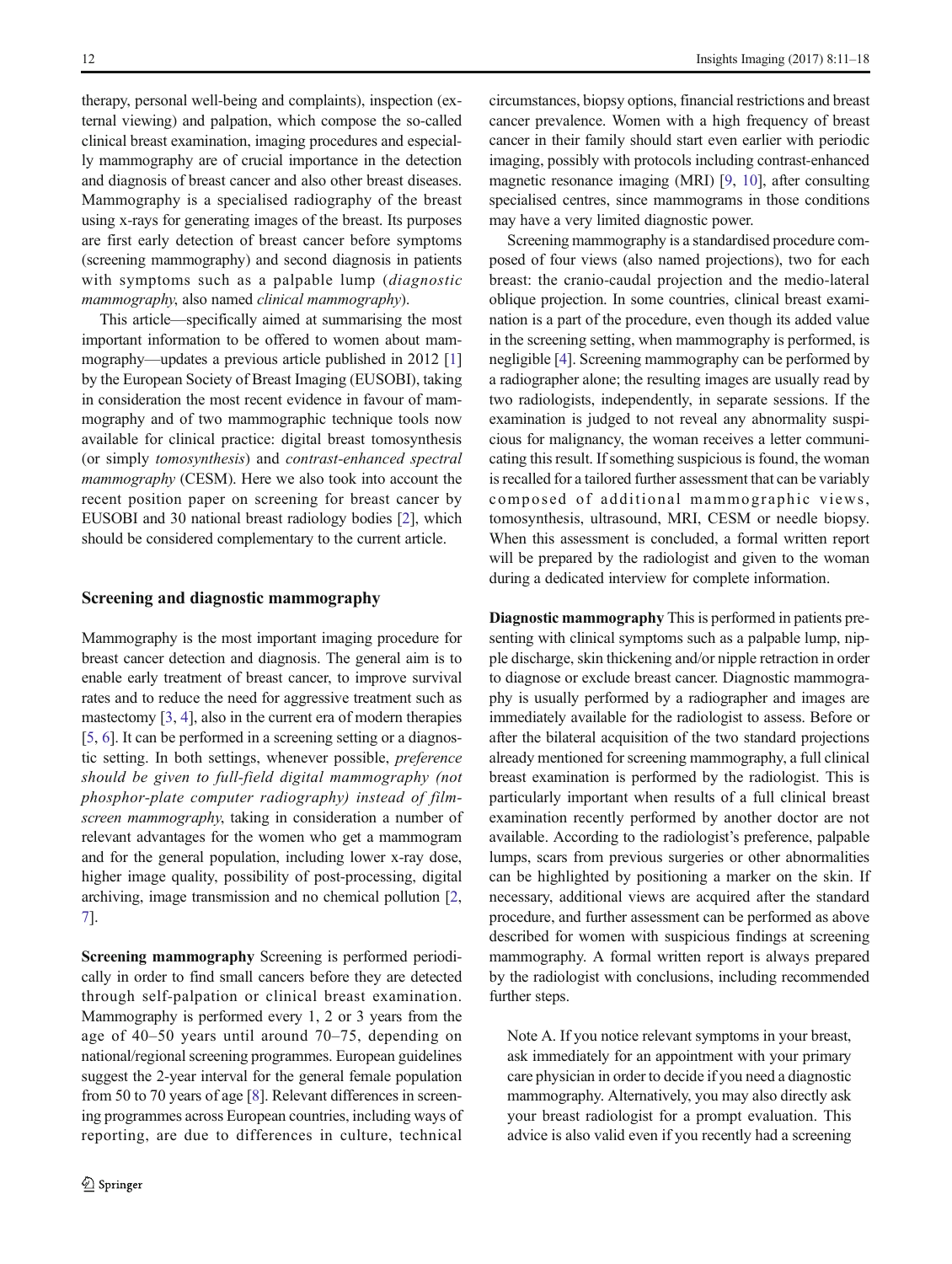mammography that did not reveal suspicious findings. However, if you have symptoms and you are getting a screening mammography, inform the radiographer about them! The radiologists reading your images will be informed about this and will decide whether you should be recalled based on these symptoms. In any case, if your symptoms do not disappear, you should consult your radiologist even if your mammography has been judged negative.

### Scheduling/precautions

The best time for a less painful mammography to be carried out is from day 7 to day 12 after the beginning of the woman's last menstruation. No particular scheduling is required after menopause, implying that for the majority of mammograms performed in the context of population-based screening programmes scheduling has no limitations. If the woman is pregnant, ultrasound is preferred as a first option.

Note B. You should bring images and reports from the previous mammograms (and from other recent breast imaging examinations) and give these to the radiographer or the radiologist before the procedure. This can be crucial for image interpretation due to the fact that some cancers are diagnosed only on the basis of changes that have occurred after a previous examination.

## Technique/procedure

Mammography is performed using a dedicated x-ray unit. A particular radiographic technique is used requiring the compression of the breast for 5–10 s in order to deliver a low radiation dose and to obtain high-quality images. As already mentioned, it is standard practice to take two views per breast and additional views in special cases. The procedure is performed with the woman's upper body undressed. All foreign objects (such as bras, necklaces, piercings, etc.) must be removed before the procedure. The woman will stand in an upright position in front of the machine. For each projection of each breast, the radiographer will place the breast on the plate and will carefully apply a progressive compression for 5–10 s. During breast squeezing, women may feel some pain or discomfort [\[11\]](#page-6-0). It is important not to move during this short time. Immediately after acquiring the mammogram, the breast will be released from compression. The entire bilateral standard procedure, including preparation, takes approximately 5–10 min.

Note C. To reduce pain or discomfort due to breast compression and to get the best mammograms, you should relax during the procedure; in particular, the pectoral muscles should be relaxed. Follow the radiographer's instructions exactly and bear in mind that heavier compression means a lower x-ray dose, higher image quality and easier diagnosis. If you previously experienced a painful mammography in the premenstrual phase, try to arrange the next one from day 7 to day 12 of your cycle.

#### After the procedure

When the procedure is over, the woman returns to the waiting room. In the case of screening mammography, she is usually only informed whether or not the acquired images are technically adequate. If no views need to be repeated, she may leave. She will receive a letter communicating that the mammogram is negative or she will be informed, usually through a phone call, that further assessment is needed (recall). The first event is far more probable (over 90–95 % of cases). In some countries, only positive screening examinations (recalls) are communicated. In the case of diagnostic mammography, after checking the technical adequacy, the radiologist immediately informs the patient either that the examination is completely negative or that further assessment is needed, as already mentioned.

Note D. If you are recalled after a screening mammogram or you are asked to have an ultrasound after a diagnostic mammography, this does not mean that you have a cancer. The most probable result of this second examination, especially in the screening setting, is a higher level of certainty in stating that you do not have cancer! Less than 10 % of women recalled at screening are finally diagnosed with cancer. However, if a cancer were present, you would rightly like it to be diagnosed as early as possible.

#### Mammography report and classification systems

Diagnostic mammography and also diagnostic assessment of recalled women after mammography screening should be formally carried out by a certified breast radiologist. A detailed report should include a description of the clinical context, if relevant, as well as image findings, including breast density and structure according to different classification systems, interpretation of the described findings and a final conclusion with recommendations. In many European countries, standardised classification systems for the conclusions of mammography reports are used. A European system uses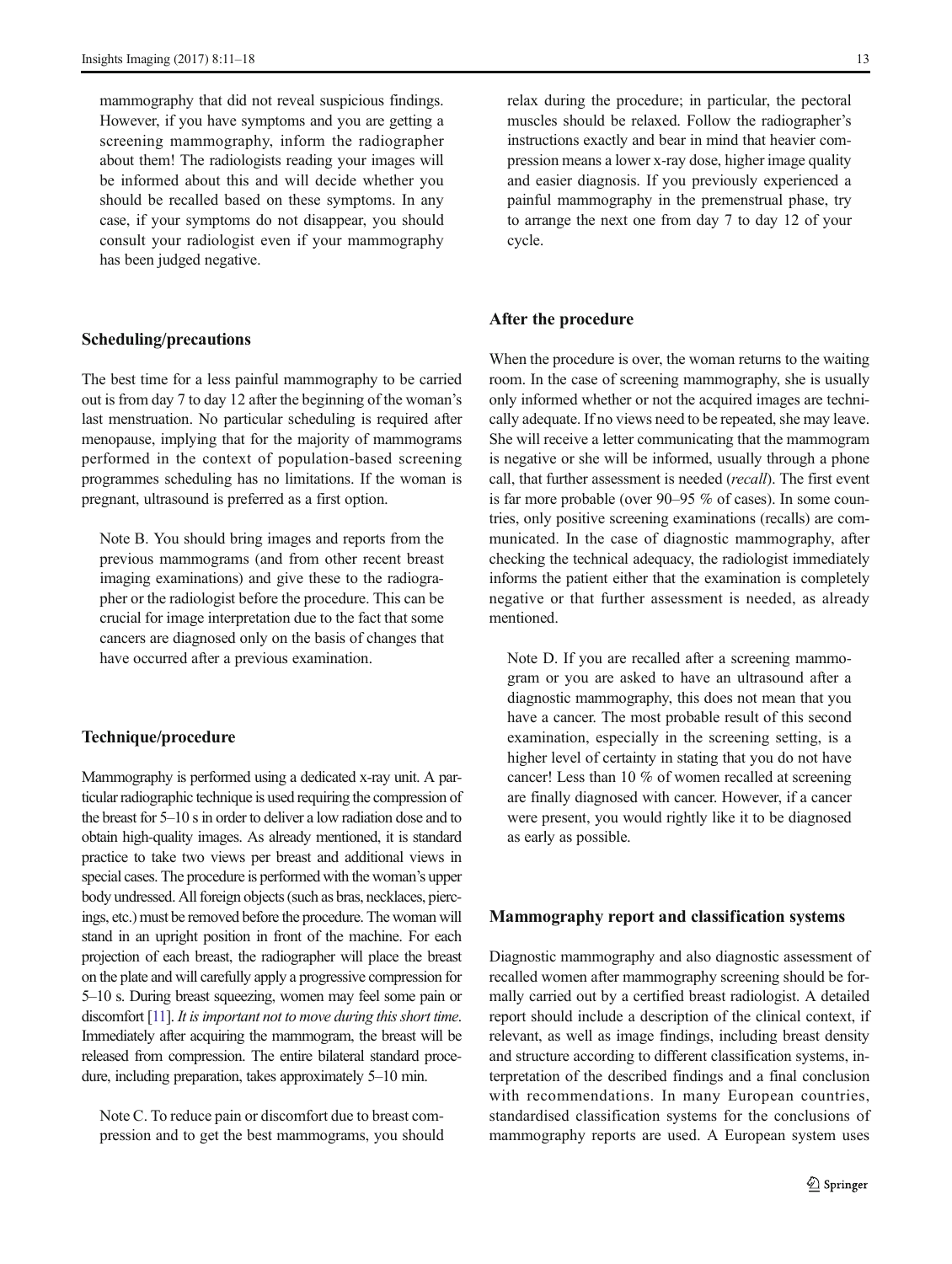the five-level scale from R1 to R5, where R stands for radiography. R1 means no abnormalities, R2 benign findings, R3 equivocal findings, R4 suspected cancer and R5 strongly suspected cancer. A system developed in the USA, the Breast Imaging Reporting and Data System (BI-RADS) [\[12\]](#page-6-0), also used in many European countries, includes a similar scale, from BI-RADS 1 to BI-RADS 5. The main difference is for BI-RADS 3, which implies a very low probability of cancer (less than 2 %), allowing the possibility of waiting for a short interval (usually 3–6 months) before a repeat mammogram. Conversely, the R3 category indicates a probability of cancer that is higher than that of BI-RADS 3. Moreover, the BI-RADS score system also includes BIRADS 0 (examination insufficient for a diagnostic conclusion; further work-up needed) and BI-RADS 6 (evaluation of an already diagnosed cancer).

Note E. In practice, if you have an R4–R5 or a BI-RADS 4–5 finding, needle biopsy is recommended. In case of R3 or BI-RADS 3, meet your radiologist and ask for a detailed explanation of this result, of the risks and probabilities associated with different options.

#### Diagnostic performance of mammography

No diagnostic test is perfect. This rule also applies to mammography. When thinking about screening, women should be aware that about 28 % of cancers can be missed [\[13,](#page-7-0) [14\]](#page-7-0), especially in pre-menopausal women and in those with dense breasts. This means that if we consider 1000 women getting a screening mammogram, if 8–10 cancers are present, 2 or 3 can be missed, mostly because they are difficult to distinguish from normal breast tissue. Still, mammography is the best proven method for screening average-risk women.

Note F. Do not underestimate the importance of breast symptoms (especially a new palpable lump, skin/nipple retraction or nipple discharge), regardless of the timing of your last negative mammogram. Go to your radiologist and ask for a visit. Tell her/him your symptoms and she/he will decide the best course of action for you. Conversely, not all suspicious findings visualised on a mammogram are cancers: depending on the level of suspicion, cancer is confirmed in a highly variable proportion of cases. When the suspicion is confirmed after further assessment, image-guided needle biopsy is mandatory before planning any treatment.

Note G. A suspicious mammographic finding is not a confirmed cancer. However, do not postpone further assessment and, if necessary, needle biopsy.

#### Radiation exposure from mammography

The radiation exposure for a mammogram is low. A study [[15](#page-7-0)] reported that undergoing repeated mammograms over a time period of 34 years (annual from age 40 to 55 years and biennial from 56 to 74 years) entails a risk of radiation-induced breast cancer equal to 1 in every 1000 women screened. The risk of breast cancer in the female population of western countries is equal to at least one in every ten women. The first risk is 100 times smaller than the second, while the reduction in breast cancer mortality thanks to early detection with screening mammography is about 40 % [\[4\]](#page-6-0). Another study [\[16\]](#page-7-0), applying a mortality reduction rate of 43 % as an effect of screening mammography, also considering the "minimal" risk of radiationinduced cancers, found that biennial screening mammography performed in 100,000 women age 50–69 saves 350 lives. However, for the 40–49 age range, the problem of radiation effects depends on the estimated magnitude of radiationinduced BCs in this younger age interval and must be more carefully considered. Importantly, even in the rare case of radiation-induced breast cancer, in a screening setting most of these will be detected early and treated. In symptomatic women, when a mammogram is necessary, the advantages always outweight the disadvanges, independently from the patient age.

## **Overdiagnosis**

Not all the breast cancers diagnosed with screening are aggressive and fatal cancers. In the absence of screening mammography, some breast cancers—estimated to be about 6.5 %, with a range from 1 % to 10 %  $[4]$  $[4]$  would have remained totally free of symptoms because of the very slow growth of these types of lesions, which do not tend to advance outside the breast [[17\]](#page-7-0). However, these cancers cannot be distinguished from those that, if left undiagnosed and untreated, would be fatal. Thus, if we want to reduce breast cancer mortality, we must accept a rate of overdiagnosed cancers with the consequence of a rate of unnecessary treatment, mainly including surgery and radiation therapy. An effective representation of the balance between early diagnosis and overdiagnosis has been provided by the Euroscreen working group [[18\]](#page-7-0): for every 1,000 women screened from 50 to 69 years of age, 7–9 breast cancer deaths are avoided, 4 breast cancers are overdiagnosed, 170 women have at least one recall followed by noninvasive assessment with a negative result, and 30 women have at least one recall followed by invasive procedures with a negative result. In practice, the probability of an individual woman's life being saved is double that of being overdiagnosed.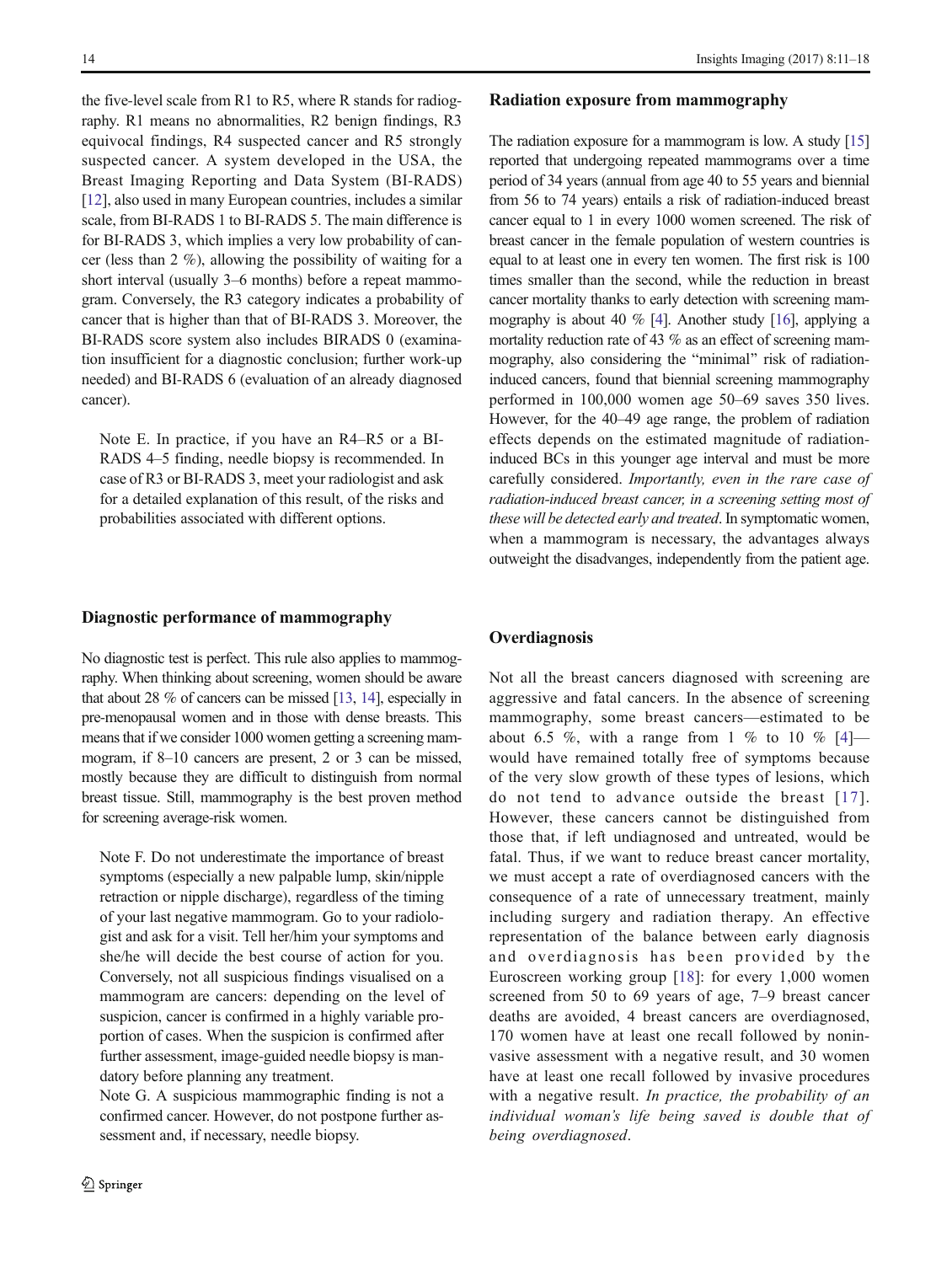# New mammographic techniques: tomosynthesis and contrast-enhanced spectral mammography

Two further developments of digital mammography were recently introduced into clinical practice: tomosynthesis and CESM. Both techniques are intended to overcome some limitations of mammography by reducing summation effects (tomosynthesis) or by increasing contrast differences (CESM), especially, but not only, in women with dense breast tissue. In these women, tumours can be masked because of overlying breast tissue and lack of contrast to the adjacent normal breast tissue is common. So far, these techniques have mainly been proposed as an adjunct to mammography in women with inconclusive findings in their initial mammograms, with interesting results. Tomosynthesis has also been positively evaluated as a screening tool.

Tomosynthesis This is obtained with the same mammographic unit that acquires either the usual digital mammograms or tomosynthesis studies. The same cranio-caudal and mediolateral oblique views are acquired for both examinations and the patient preparation and positioning are alike. The most important difference is the use of a moving x-ray source in tomosynthesis. During a tomosynthesis examination, the xray source moves following an arc over the breast and acquires several projections. At the end, numerous images per view are obtained, each of them showing a slice of the breast [\[19](#page-7-0)–[21\]](#page-7-0). Tomosynthesis can be acquired as an additional imaging to the usual mammograms or it can be acquired alone. The latter protocol is possible because images very similar to the usual mammograms can be reconstructed from the tomosynthesis data set: these so-called synthetic mammograms can avoid the need for acquiring the original usual mammograms [[20](#page-7-0), [22\]](#page-7-0). According to the device used, radiation exposure is equal to slightly higher, as compared to mammography, but it is still within the limits recommended by international radiation safety guidelines [\[23](#page-7-0)]. Results of different studies comparing mammography alone with mammography with tomosynthesis demonstrated that tomosynthesis is able to significantly increase cancer detection up to 30–40  $%$  [\[21](#page-7-0)].

Tomosynthesis is already used as a screening modality in the USA. In Europe, only a few centres perform tomosynthesis in organised screening programmes, mostly in the context of research programmes approved by Ethical Committees. The results of these studies are promising. Three prospective studies showed that DBT used as an adjunct [\[24](#page-7-0)–[26\]](#page-7-0) or alternative [[27\]](#page-7-0) to the usual digital mammograms allows for a superior diagnostic performance when compared to mammography alone. Overall, tomosynthesis provides an increase in detection rate from 0.5 to 2.7 per 1000 screened women as well as a reduction in recall rate from 0.8 to 3.6 per 100 screened women [[28\]](#page-7-0). All these aspects will probably confer to tomosynthesis the status of future routine mammography also in the screening setting.

However, before introducing tomosynthesis in breast cancer screening outside ethically approved trials, there should be evidence for a statistically significant and clinically relevant reduction in the interval cancer rate. This cautiousness is due to the need to avoid an increase in overdiagnosis and costs. First results for a reduction from 0.7 to 0.5 interval cancers per 100 screened women were recently reported from a large study in the US [[29\]](#page-7-0), but further evidence is needed.

Note H. During a breast examination performed outside the screening setting, it is the choice of the radiologist whether to perform only mammography, to associate tomosynthesis and/or ultrasound, or also to perform tomosynthesis without standard mammography and to obtain reconstructed synthetic mammograms. This decision is based on various issues: the characteristics of the breast, the availability of previous examinations, the availability of technology and also the radiologist's preference in relation to the specific case.

Note I. If you are invited to attend a screening programme where tomosynthesis is proposed in the context of a study or as routine practice, consider that the potential advantages of tomosynthesis in terms of increased cancer detection and reduced recall rate should overcome the modest increase in radiation dose.

Contrast-enhanced spectral mammography As with contrast-enhanced MRI, the basis of contrast-enhanced mammography is the fact that, during the development and growth of a tumour, it develops its own new blood vessels, which can be a bit leaky, allowing an intravenously injected contrast agent to enrich the tumour. This enhances the contrast of the tumour compared to the surrounding tissue. To be able to show this tumour contrast uptake in a mammographic image, you have to acquire two exposures of the breast within the time of one compression, each of them with a different x-ray energy composition, a technical possibility available for some new mammographic units. This results in a low-energy image, identical with a normal mammogram, and a high-energy image containing information about contrast agent distribution in the breast; the use of different energies is the reason for the denomination spectral mammography. Depending on the breast composition and thickness, this causes an extra radiation dose of approximately 20 %, but both images together still imply an x-ray dose below the recommended dose for mammography [[30](#page-7-0)–[33](#page-7-0)].

Before the acquisition of the two images started, an iodinated contrast agent has to be intravenously injected. This is usually done while the patient is seated near the mammographic unit. Two minutes after the start of the injection, the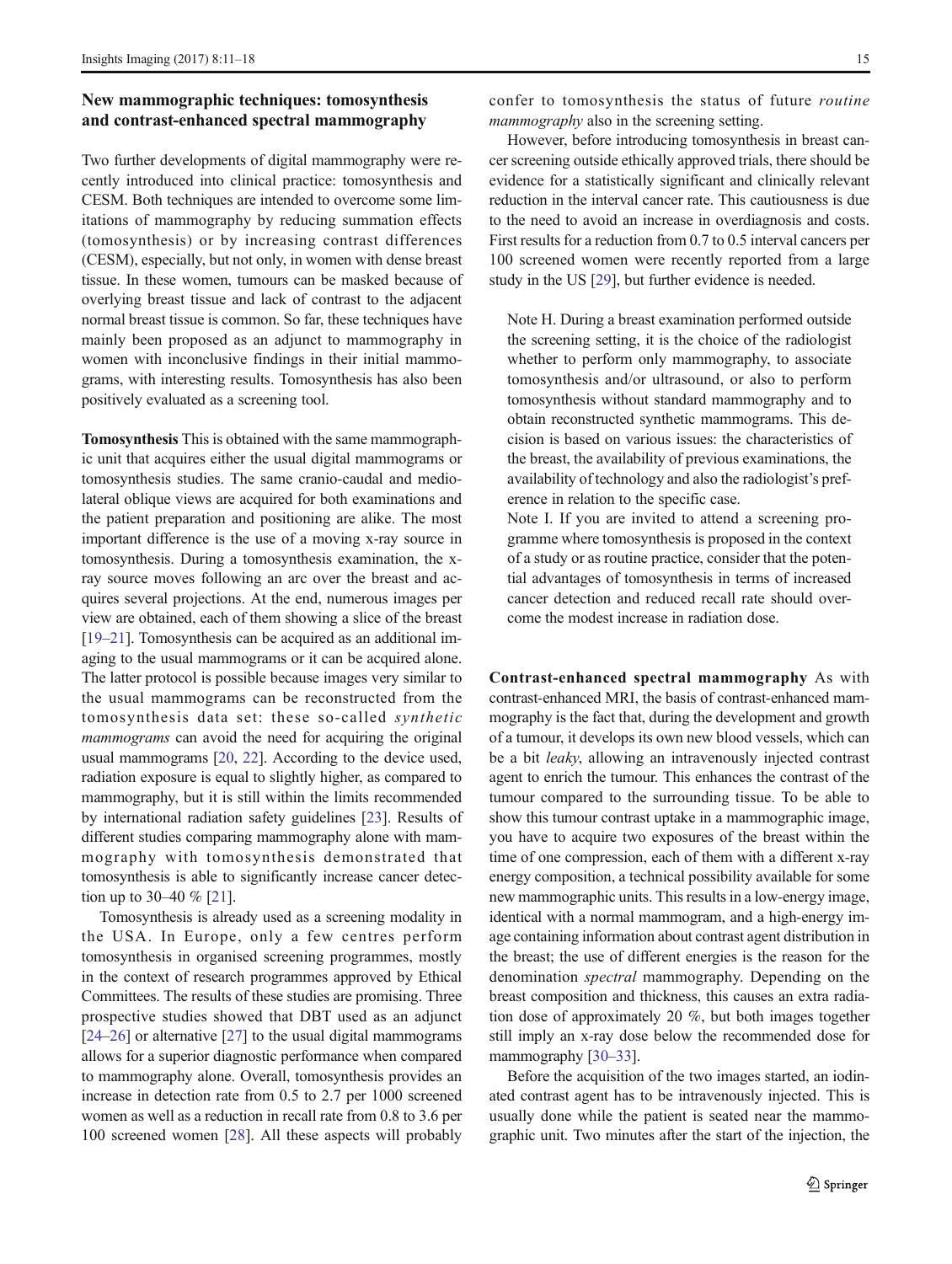patient is guided to the mammography system and positioned similarly as with a normal mammography examination. Within roughly 5 min, the usual craniocaudal and medio-lateral oblique views of both breasts are taken bilaterally, each of them composed by a lowenergy and a high-energy image. The combination of the two images by a dedicated software allows for obtaining a new image where the presence of contrast uptake is easily recognised.

The diagnostic performance of CESM has been recently summarised by a systematic review and metaanalysis [\[34](#page-7-0)], i.e. a combination of the results of previously published CESM studies. The authors identified eight studies (4 prospective and 4 retrospective) for a total of 920 patients with 994 lesions. The ability to detect existing cancers (sensitivity), estimated from all studies, resulted to be about 98 % while the ability to recognise the normal condition in the absence of any false-positive finding (specificity), estimated from six studies reporting raw data, was about 58 %. The majority of included studies were judged to have examined very selected populations. Mean cancer size, reported only in three studies, was 21.2 mm. The authors concluded that high-quality studies are required to assess the CESM accuracy. In practice, CESM still deserves evaluation and the results of this meta-analysis cannot be considered as conclusive. Interestingly, two recent studies confirmed a high sensitivity of CESM (94– 95 %) with higher values of specificity: 81 % in the symptomatic setting [[35](#page-7-0)] and 74 % in the post-screening assessment [[36\]](#page-7-0).

On the basis of still preliminary results, CESM can be considered as an alternative to contrast-enhanced MRI in the case of contraindications to MRI (including the presence of MRI-unsafe devices in the patient's body, claustrophobia and obesity preventing the patient from entering the magnet) or to gadolinium-based contrast injection as well as local conditions of difficult MRI availability [[9](#page-6-0), [10\]](#page-6-0) due to interesting results obtaining by comparing CESM and MRI in the same patients [\[37](#page-7-0), [38](#page-7-0)].

Note J. It is important to note that iodinated contrast agents are frequently used in clinical practice, mostly intravenously injected for contrast-enhanced computed tomography. There are contraindications (history of allergic reactions, renal failure) and possible side effects that require discussion with the patient and the signature of an informed written consent. Thus, the injection of iodinated contrast agents for mammography requires the same precautions used for other contrast-enhanced x-ray-based examination [[39](#page-7-0),[40](#page-7-0)]. Before the examination, the radiologist will clarify the risks and benefits associated with the intravenous injection of iodinated contrast agents.

## Frequently asked questions (FAQs)

#### How painful is breast compression for mammography?

Mammography is tolerated well by the vast majority of women. In particular, it is painless for about 40–50 % of women, a little painful for 40 %, rather painful for 12 % and very painful only for 4 %. Pain disappears immediately after the procedure for 76 % of the women, while it lasts several minutes for 13 %, several hours for 7 % and more than 1 day for 4 % [[11](#page-6-0)]. However, the advantages of compression are clear, and unnecessary pain may sometimes be avoided by suitable scheduling (see Note C). The radiographer will guide you through all the steps of the examination and will take care of minimising the discomfort during breast compression.

# When should the first mammogram be done? What are the time intervals for further examinations?

Different recommendations are issued by different radiological and cancer societies as well by health authorities and governmental bodies. There is a general agreement on the usefulness of screening mammography from 50 to 70 years of age, with a time interval depending on several factors described above. Extension from about 40–45 to about 75 is now adopted by several screening programmes. When starting at 40, a 1-year interval can be recommended up to 45–50, considering the probable higher density and the possible faster growth of the tumour. After 50, the optimal interval may be decided based on personal history and breast density. If you have symptoms, mammography may be necessary for you at any age. If you are a woman with an increased risk for breast cancer (gene mutation carrier, multiple breast/ovarian cancer in the family), screening should start before age 40, according to your personal calculated risk level, access to special screening programmes, and other factors.

Note K. If you are invited to attend an organised screening programme, follow the programme's planned interval. If you have any doubts about this time interval, or the usefulness of ultrasound as a supplemental screening method, consult your radiologist. If there are a high number of incidences of breast cancer in your family, especially at a young age and before menopause, you may need to have a screening with MRI [\[9](#page-6-0), [10\]](#page-6-0): consult your radiologist and/or a specialised centre (e.g. a family cancer clinic). Information on indications to MRI are available in a EUSOBI dedicated paper [[10\]](#page-6-0).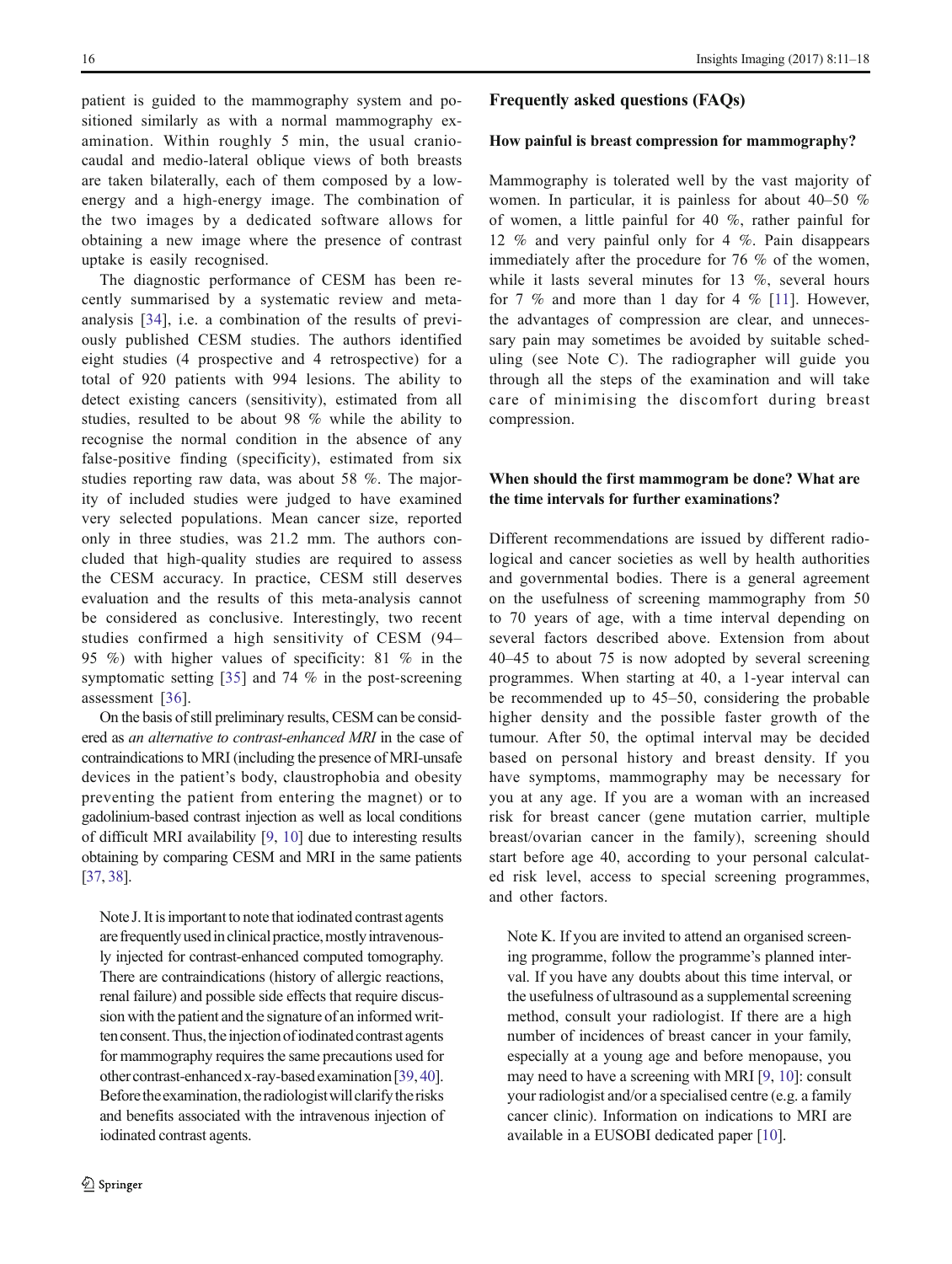## <span id="page-6-0"></span>What about screening mammography for women over 75?

The continuous increase in life expectancy prevents defining a clear cut upper age limit for screening mammography. A general suggestion is to continue screening with mammography for elderly women as long as their health is not significantly compromised by illness that drastically reduces life expectancy [\[41,](#page-7-0) [42\]](#page-7-0). Discuss this decision with your radiologist.

# Can women with breast implants or breast reconstruction undergo mammography?

Yes, in the majority of cases they can. Special views with back placement of the implant are commonly needed, as well as specific technical expertise by the radiographer. Exceptions where mammography cannot be performed are breast reconstructions after complete gland tissue removal. Mammography limitations due to the presence of implants can be counteracted by an accurate clinical breast examination and breast ultrasound.

Note L. Always tell the radiologist and/or the radiographer if you have breast implants.

#### Is x-ray radiation from mammography dangerous?

The x-ray radiation associated with a mammogram is low. See in this article the section "Radiation exposure from mammography" for a comparison between the risk of radiation-induced breast cancer and the reduction of breast cancer mortality due to mammography.

## What is the role of new technologies like tomosynthesis and CESM?

The role of these new technologies is to help in the detection and diagnosis of breast cancers. Tomosynthesis is commonly accepted as an effective tool for evaluation of symptomatic patients and suspicious findings at screening mammography. Large studies in the screening setting showed that tomosynthesis allows the identification of more cancers than mammography and potentially reduces the number of women recalled for benign findings. So far, CESM has been evaluated in a limited number of small studies. It provides useful information of suspicious lesions, increasing the visibility of malignant lesions, in particular in women with dense breasts, and can be an alternative to contrast-enhanced MRI, especially in the case of contraindications to MRI or to gadolinium-based contrast injection as well as of difficult MRI availability.

Acknowledgments The authors thank Europa Donna-The European Breast Cancer Coalition for reviewing the text to ensure that it can be easily understood by women who desire information about mammography.

Open Access This article is distributed under the terms of the Creative Commons Attribution 4.0 International License (http:// creativecommons.org/licenses/by/4.0/), which permits unrestricted use, distribution, and reproduction in any medium, provided you give appropriate credit to the original author(s) and the source, provide a link to the Creative Commons license, and indicate if changes were made.

## **References**

- 1. Sardanelli F, Helbich TH, European Society of Breast Imaging (2012) Mammography: EUSOBI recommendations for women's information. Insights Imaging 3:7–10
- 2. Sardanelli F, Aase H, Álvarez M et al. (2016) Position paper on screening for breast cancer by the European Society of Breast Imaging and 30 national breast radiology bodies from Austria, Belgium, Bosnia and Herzegovina, Bulgaria, Croatia, Czech Republic, Denmark, Estonia, Finland, France, Germany, Greece, Hungary, Iceland, Ireland, Israel, Italy, Lithuania, Moldova, The Netherlands, Norway, Poland, Portugal, Romania, Serbia, Slovakia, Spain, Sweden, Switzerland, and Turkey. Eur Radiol Nov 2 [Epub ahead of print]
- 3. Feig SA (2014) Screening mammography benefit controversies: sorting the evidence. Radiol Clin N Am 52:455–480
- 4. Lauby-Secretan B, Scoccianti C, Loomis D, International Agency for Research on Cancer Handbook Working Group et al (2015) Breast Cancer Screening—viewpoint of the IARC Working Group. N Engl J Med 372:2353–2358
- 5. Saadatmand S, Bretveld R, Siesling S, Tilanus-Linthorst MMA (2015) Influence of tumour stage at breast cancer detection on survival in modern times: population based study in 173,797 patients. BMJ 351:h4901
- 6. Kaplan HG, Malmgren JA, Atwood MK, Calip GS (2015) Effect of treatment and mammography detection on breast cancer survival over time: 1990–2007. Cancer 121:2553–2561
- 7. Prummel MV, Muradali D, Shumak R et al (2016) Digital compared with screen-film mammography: measures of diagnostic accuracy among women screened in the Ontario breast screening program. Radiology 278:365–373
- 8. Perry N, Broeders M, de Wolf C et al. (2006) European guidelines for quality assurance in breast cancer screening and diagnosis. Fourth Edition. Available at: [http://www.euref.org/european](http://dx.doi.org/http://www.euref.org/european-guidelines)[guidelines.](http://dx.doi.org/http://www.euref.org/european-guidelines) Accessed on Sept 10, 2016
- 9. Sardanelli F, Boetes C, Borisch B et al (2010) Magnetic resonance imaging of the breast: recommendations from the EUSOMA working group. Eur J Cancer 46:1296–1316
- 10. Mann RM, Balleyguier C, Baltzer PA, European Society of Breast Imaging (EUSOBI), with language review by Europa Donna–The European Breast Cancer Coalition et al (2015) Breast MRI: EUSOBI recommendations for women's information. Eur Radiol 25:3669–3678
- 11. Drossaert CHC, Boer H, Seydel ER (2002) Monitoring women's experiences during three rounds of breast cancer screening: results from a longitudinal study. J Med Screen 9:168–175
- 12. American College of Radiology (ACR) Breast Imaging Reporting and Data System Atlas (BI-RADS Atlas). Reston, Va, USA: American College of Radiology; 2013. At: [http://www.acr.](http://dx.doi.org/http://www.acr.org/Quality-Safety/Resources/BIRADS) [org/Quality-Safety/Resources/BIRADS](http://dx.doi.org/http://www.acr.org/Quality-Safety/Resources/BIRADS). Accessed on 9 Sept 2016.